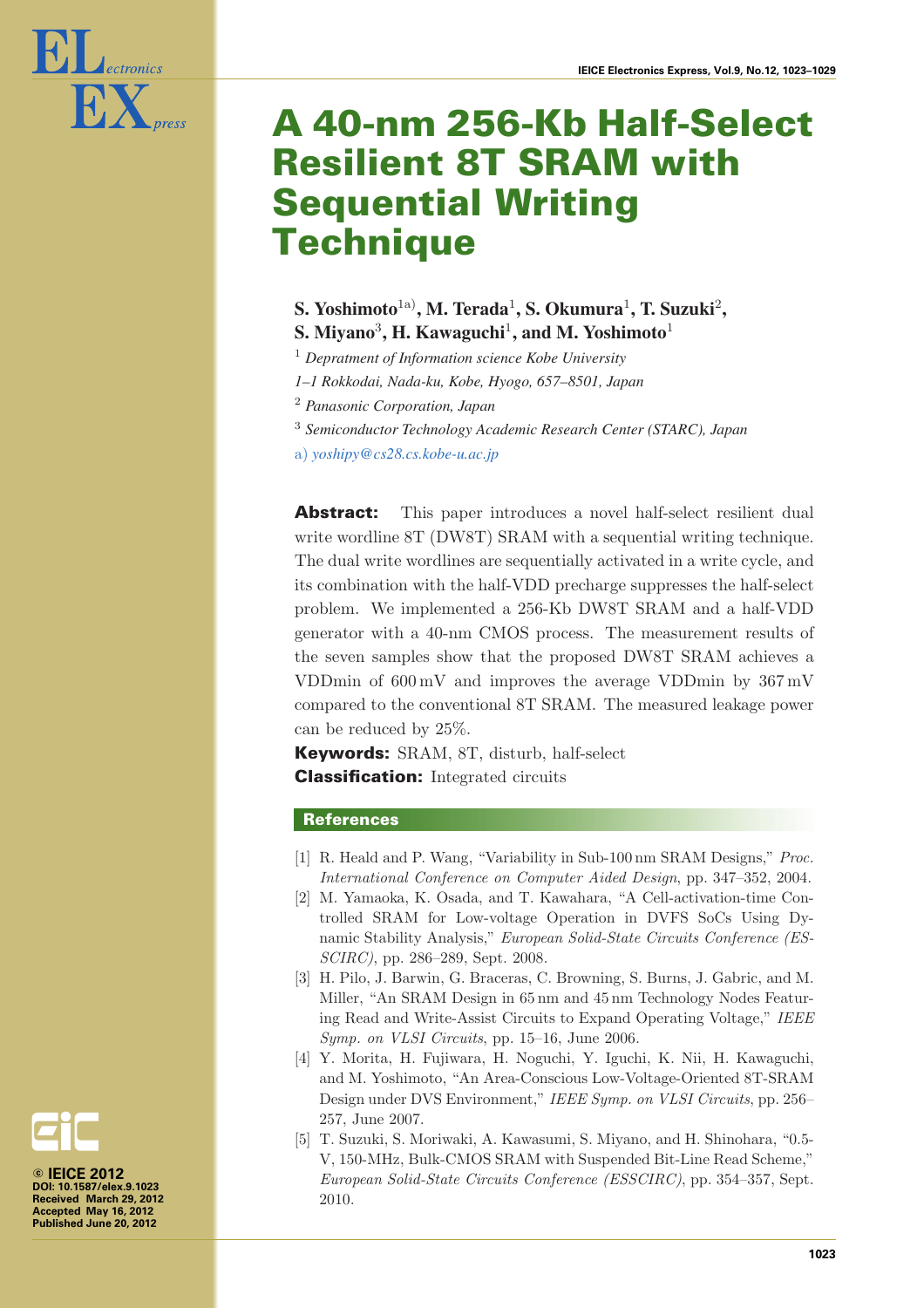

- [6] Y. Fujimura, O. Hirabayashi, T. Sasaki, A. Suzuki, A. Kawasumi, Y. Takeyama, K. Kushida, G. Fukano, A. Katayama, Y. Niki, and T. Yabe, "A Configurable SRAM with Constant-Negative-Level Write Buffer for Low-Voltage Operation with  $0.149 \mu m^2$  Cell in 32 nm High-k Metal-Gate CMOS," *ISSCC*, pp. 348–349, Feb. 2010.
- [7] H. Fujiwara, T. Takeuchi, Y. Otake, M. Yoshimoto, and H. Kawaguchi, "An Inter-Die Variability Compensation Scheme for 0.42-V 486-kb FD-SOI SRAM using Substrate Control," *IEEE International SOI Conference*, Oct. 2008.

## **1 Introduction**

CMOS technology scaling increases random and systematic variation [1]. To date, the SRAM is the most sensitive device to the variation because of its large capacity and minimum sizing [2]. The high-yield requirement for the classic 6T SRAM makes the cell size larger because the 6T cell has a tradeoff between the static noise margin (SNM) and the write noise margin (WNM) in nature [3]. Dual port 8T cells have been proposed to free the SNM/WNM tradeoff with its dedicated read port, which enables lower-voltage operation than 6T SRAMs [4]. The 8T cells, however, have a half-select problem, which is a disturbance to unselected cells in a write cycle [5]. The half-selected cell in the unselected column is disturbed because the 8T cell is usually comprised of minimum sizing transistors and the  $\beta$  ratio is one; the cell content might be flipped when the write wordline (WWL) is activated for turning on all the access gates in the horizontal direction. In this paper, a novel sequential writing technique is proposed: dual write wordlines mitigate the half-select disturbance in an 8T SRAM.

## **2 Sequential writing technique for dual write wordline 8T SRAM**

Fig. 1 (a) presents schematics of the conventional and the proposed DW8T cell and the concept of the sequential writing technique. In the proposed DW8T cell, the write bitlines (WBLs) are precharged to a half of the supply voltage (a half VDD), which decreases the disturbing currents through the WBLs. The proposed 8T cell has two WWLs: they are called "dual write wordlines" in this paper and are sequentially activated in a write cycle. The sequential writing technique eliminates one of the two disturbing currents flowing from a high-state node to WBL and from WBLN to a low-state node. Utilizing the half-VDD precharging WBLs and the dual write wordlines, the proposed scheme mitigates the half-select problem.

Fig. 1 (a) also shows waveforms of the conventional and proposed 8T cells in the half-selected situation. In a write operation, the conventional 8T cell is disturbed by the noise current from a write bitline to a low-state node. On the other hand, the proposed DW8T cell is disturbed by either of the two disturbing currents mentioned above: one is from a high-state node and the

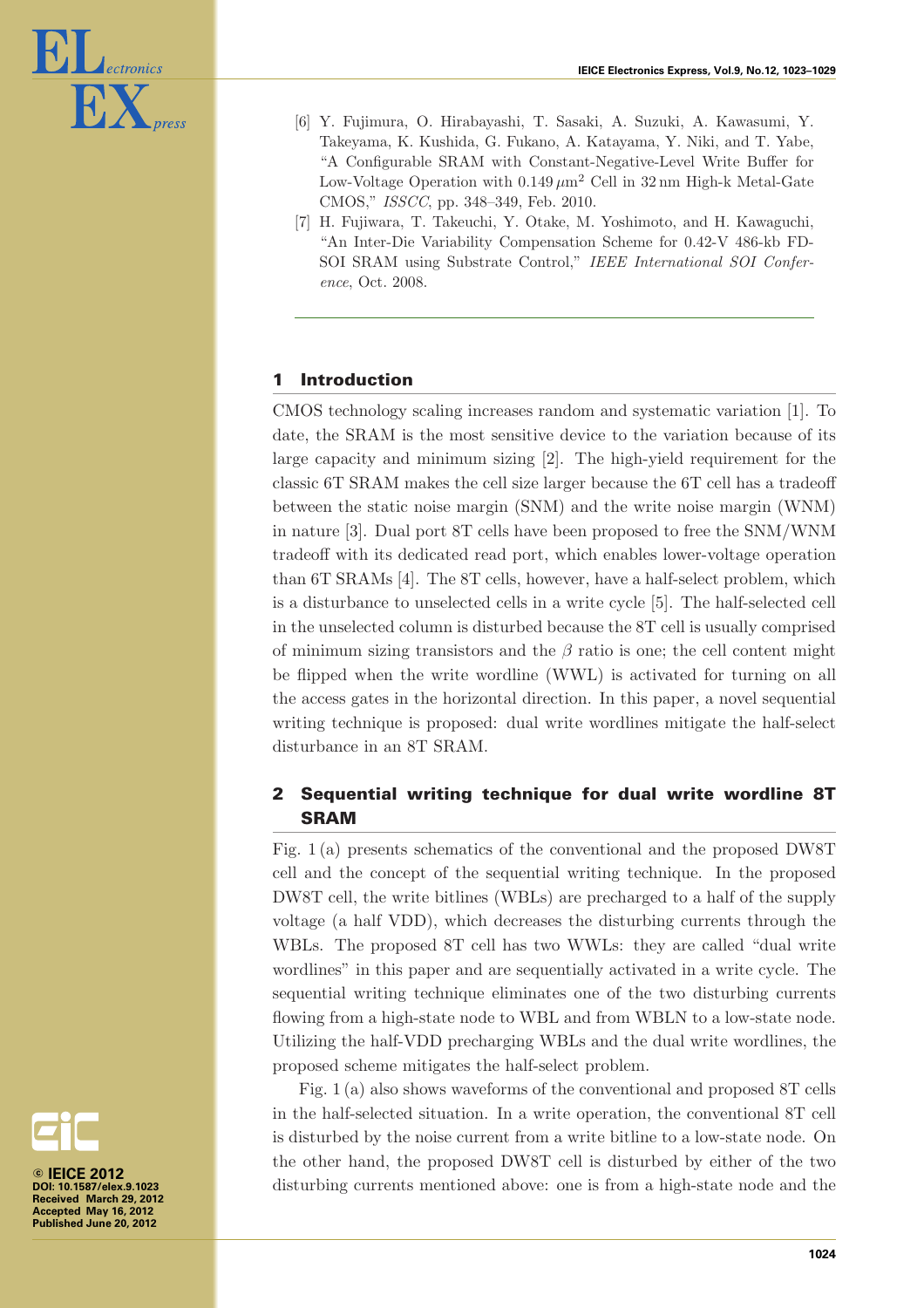

other is to a low-state node. The proposed sequential writing technique can separate the two disturbing currents because the dual write wordlines are sequentially activated in the proposed DW8T cell. The disturbing current



Fig. 1. (a) schematics of conventional and proposed dual write wordline 8T (DW8T) cell and their waveforms and (b) simulated bit error rate of the conventional 8T SRAM, DW8T SRAM, and DW8T SRAM with negative WBLs.

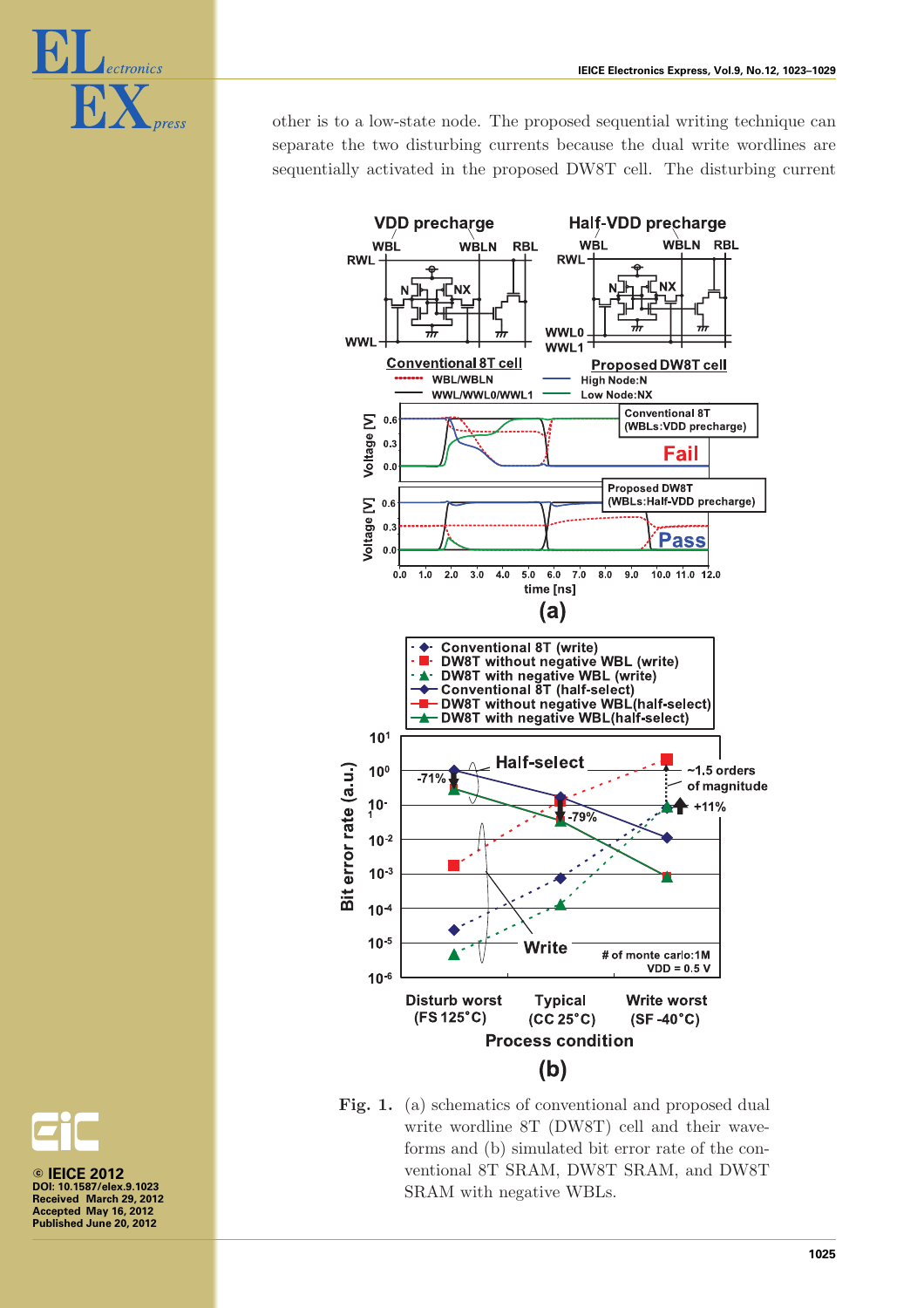

in the DW8T is suppressed lower than the conventional 8T and its SNM is improved because the WBLs are precharged to a half VDD.

We investigated the SNMs in the conventional and proposed 8T cells. The proposed scheme improves the SNM to  $86 \,\mathrm{mV}$  from  $68 \,\mathrm{mV}$  ( $18 \,\mathrm{mV} = 26.5\%$ ) improvement).

Fig. 1 (b) shows the simulated bit error rates (BERs) of the conventional 8T, DW8T and DW8T with a negative WBL scheme. The both DW8Ts use the proposed sequential writing technique. The DW8T (without the negative WBL) has disadvantages in the write margin due to the proposed sequential write technique; in the write worst corner (SF, *−*40◦C), the write BER of the DW8T is degraded by 1.5 orders of magnitude, compare with the conventional 8T. Therefore, we adopt negative WBL scheme [6] to improve the write margin. The negative bitline level is *−*0.1 V (20% of VDD). The BERs of the DW8T with the negative WBLs are limited by the half-select margin at the disturb worst corner (FS,  $125\degree C$ ) and a typical corner (CC,  $25^{\circ}$ C), whereas at the write worst corner, its BER is indeed limited by the write margin. The DW8T improves the half-select BER by 71% at the disturb worst corner and by 79% at the typical corner over the conventional 8T, respectively. Its write BER is degraded by 11% at the write worst corner; however it is not the global worst point. The performance in terms of BER is restricted by the disturb worst corner in our design.

#### **3 Experimental results**

We designed a 256-Kb DW8T SRAM test chip in a 40-nm CMOS process. We also implemented half-VDD generators on the chip [7]. Each 8-Kb SRAM block has a half-VDD generator. the size of the generator is  $35 \times 5 \mu m^2$ . The area overhead is less than 0.5% in the 256-Kb SRAM macro. Fig. 2 (a) portrays the measured half-select BERs of the conventional 8T SRAM and the proposed DW8T SRAM with the sequential writing technique on the best chip. The measurement result of the conventional 8T SRAM was obtained by reusing the proposed DW8T SRAM; the dual write wordlines are simultaneously controlled in a similar manner and the WBLs are precharged to VDD in this case. The precharge level can be changed to an arbitrary value on the test chip. The measurement results show that the proposed DW8T SRAM with the sequential writing technique can operate at a  $VDD_{min}$  of  $0.6$  V and can improve the VDD<sub>min</sub> by  $0.4$  V on the chip. By using seven test chips, we also measured the  $VDD_{\text{min}}$ 's of the conventional 8T SRAM and the proposed DW8T SRAM. Fig. 2 (b) shows the data from the seven samples. The number six is the best chip mentioned above. The  $VDD_{min}$  is improved by  $367 \,\mathrm{mV}$  (from  $1.019 \,\mathrm{V}$  to  $0.652 \,\mathrm{V}$ ) on average in the proposed DW8T SRAM.

Fig. 3 (a) portrays a Shmoo plot of the access time and VDD. The operation is restricted by a read operation rather than the write operation. So, we confirmed that the proposed scheme does not affect its access time although the proposed DW8T has the dual write wordlines to be sequentially

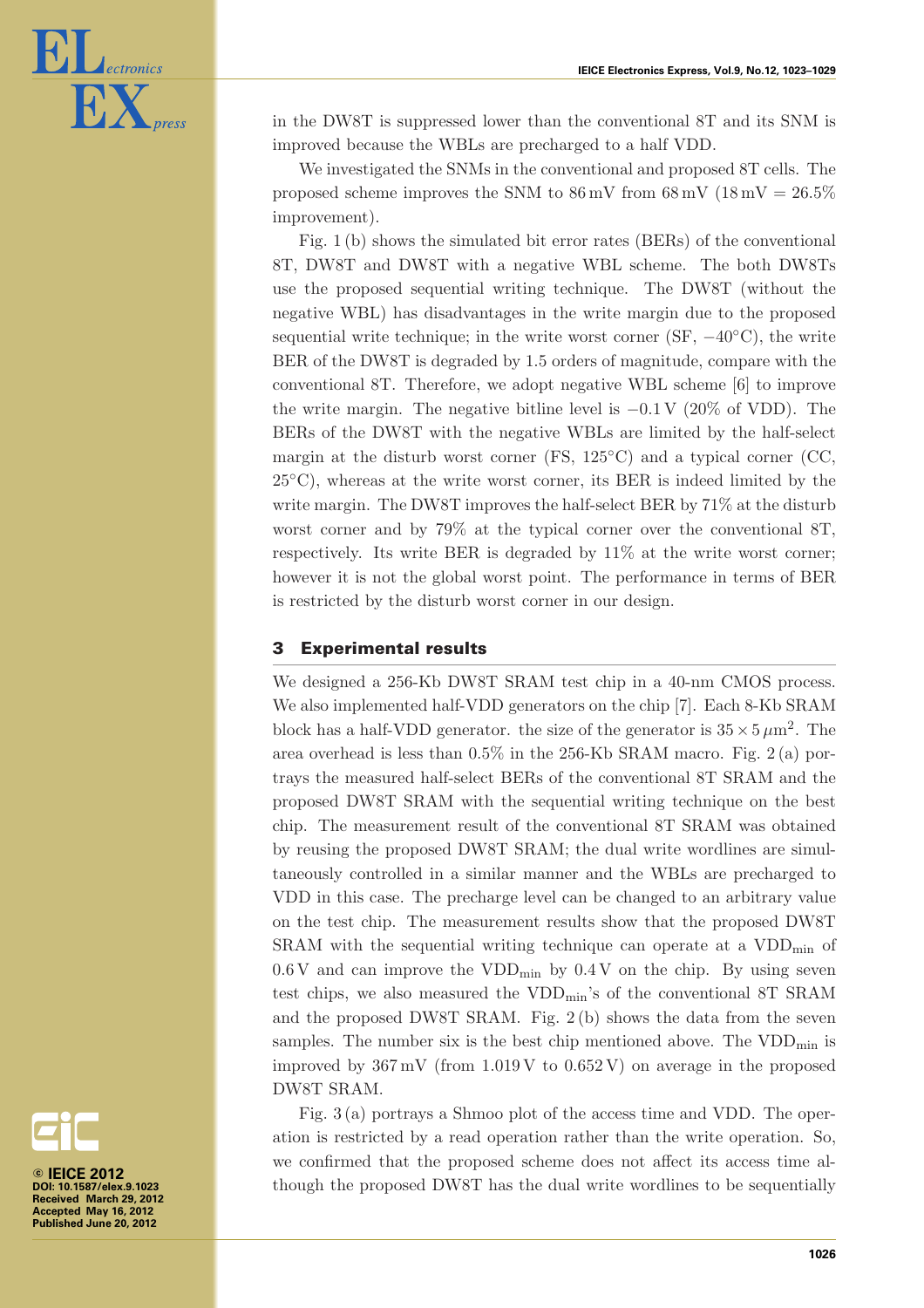

activated. The best chip can operate at an access time of 20.0 ns even when the VDD is 0.6 V. The access time at the nominal VDD of 1.1 V is 8.5 ns.

The leakage power was measured in the standby mode as shown in Fig. 3 (b). The VDD and the operating frequency were set to 0.6 V and 10 MHz, respectively. In the figure, the precharging voltage on the WBLs are changed to a half VDD  $(= 0.3 \text{ V})$  in the proposed scheme. The leakage power is decreased by 25%, compared with the conventional 8T SRAM. The leakage power is decreased with a precharging voltage because bitline leakage is accordingly reduced.

We also investigated area overheads; the proposed 8T SRAM requires an additional WWL and an extra driver for it to implement the sequential writing technique. The additional WWL can be laid out without any area overhead in the given process, whereas the extra WWL driver occupied some area. The area overhead for the extra WWL driver is, however, small because it merely drives either of the access gates in the proposed DW8T cell and the capacitance is small (usually, the conventional SRAM drives the two access



**Fig. 2.** (a) Die photograph of the test chip, (b) measured half-select BERs (best chip), and (c) measured VDDmin's of the conventional 8T SRAM and the proposed DW8T SRAM using 7 chips.

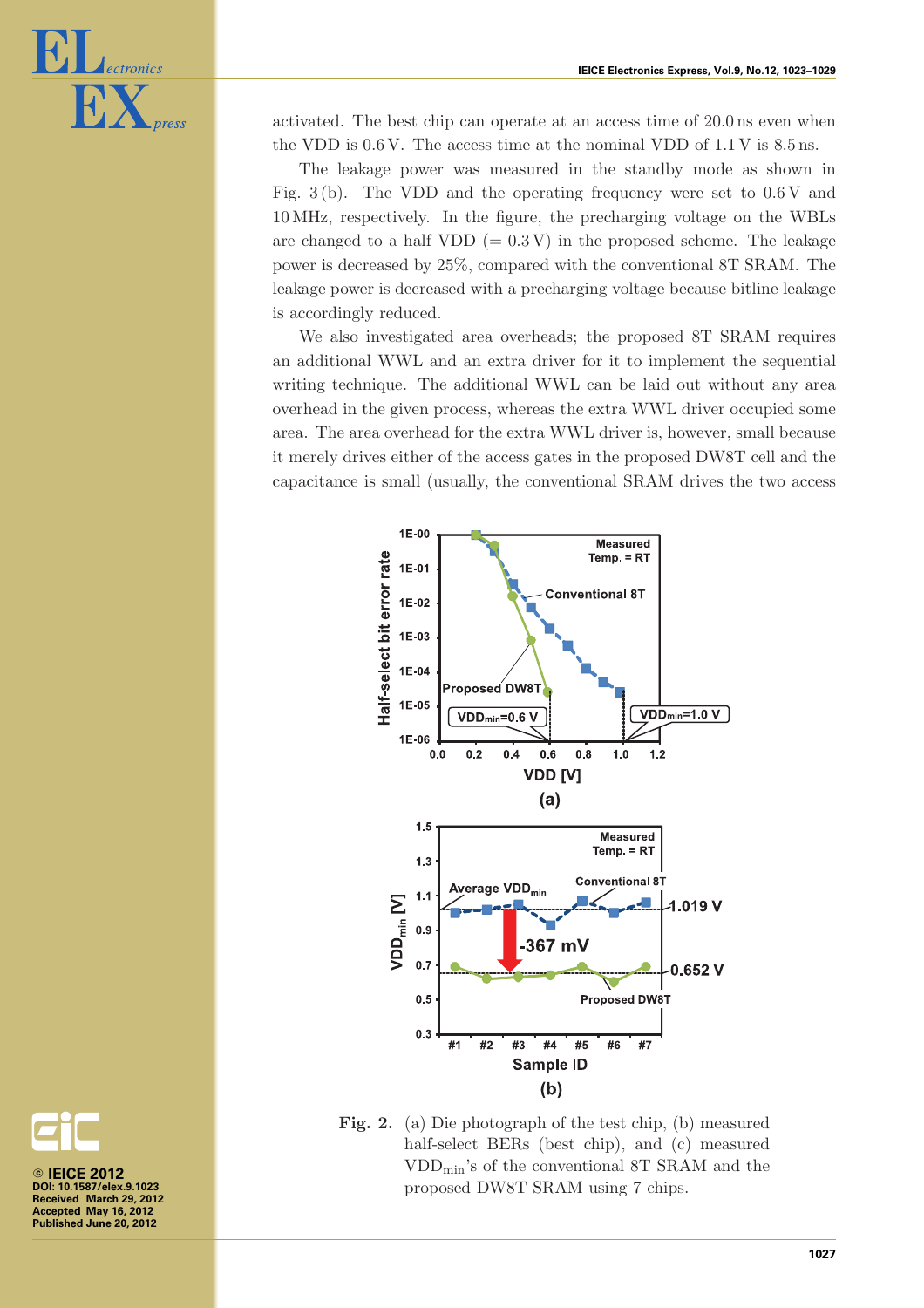



**Fig. 3.** (a) Shmoo plot and (b) measured leakage power in the proposed DW8T SRAM when a precharging voltage is changed.

gates, which has to be designed twice larger). Consequently, the area overhead for the dual write wordline drivers is only 2.3% in the SRAM macro. The area overhead derived from the negative WBL scheme is 2%. The proposed DW8T cell area is  $0.6679 \,\mu m^2$  on a logic rule basis, which is  $21\%$  larger than the classic 6T cell (the same size as that of the conventional 8T cell).

## **4 Summary**

In this paper, we proposed a novel DW8T SRAM with the sequential writing technique that can mitigate the half-select problem. The proposed sequential writing technique further eliminates one of the two disturb currents, which improves the half-select margin better. DW8T with sequential writing technique improves the half-select BERs by 71% at the disturb worst corner and 79% at the typical corner compared with the conventional 8T, respectively. We implemented the 256-Kb DW8T SRAM macro and the half-VDD generator on a single chip in a 40-nm CMOS process. The measured output voltage of the half-VDD generator shows good dependence on the VDD from 0.2 V to 1.1 V within an error of  $-45$  mV to  $+35$  mV. The VDD<sub>min</sub> of the